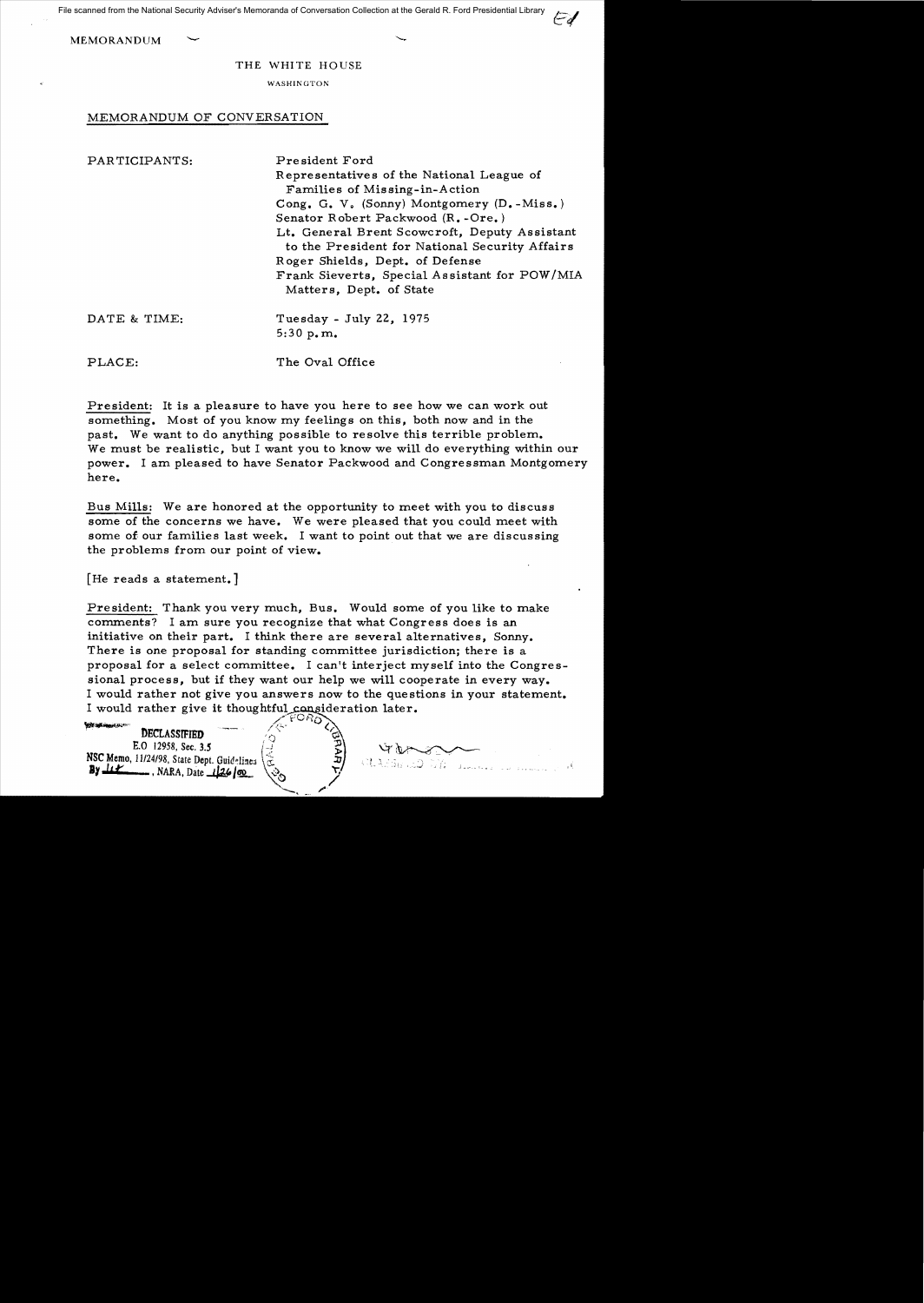Hartness: We get many queries as to why you don't speak out on this issue more -- like recognizing this meeting.

President: I did refer to the problem in my Memorial Day address. And the press will cover this meeting.

Franks: We are concerned not only with this war but all wars. We worried that in future wars men won't want to serve because under the situation as it is, we won't or can't do everything possible to get them back.

Pre sident: If there are laws which should be changed, I would appreciate knowing it. I would be upset if I thought our Government wasn't able to do everything possible for its prisoners and missing.

Lewis: We appreciate this meeting but hope you will meet with us periodically during the year.

President: I will do my best, but there are only so many hours in the day.

Martin: I represent the 400 men on whom there have been presumptive findings of death. This problem will go on forever as far as some of these people are concerned.

Pre sident: I can appreciate that.

Cong. Montgomery: My bill has more sponsors than any bill before. Our problem is with committees and reluctance to have another Select Committee.

The basic step is to get to the sites and get there fast -- the jungle is closing in and people forget. I don't know how we do it, but that is the most important first move.

President: One of the staff people can say what our efforts have been.

Shields:  $[He detailed the activities of the MIA searches and their termination$ with the evacuation of South Vietnam. ]

Sieverts: [Described the diplomatic efforts at getting an accounting.]

Hartness: We have a new ballgame now. All these countries want to trade with us. We hold some trump cards  $-$ - we have an embargo with Cuba for less reason than this.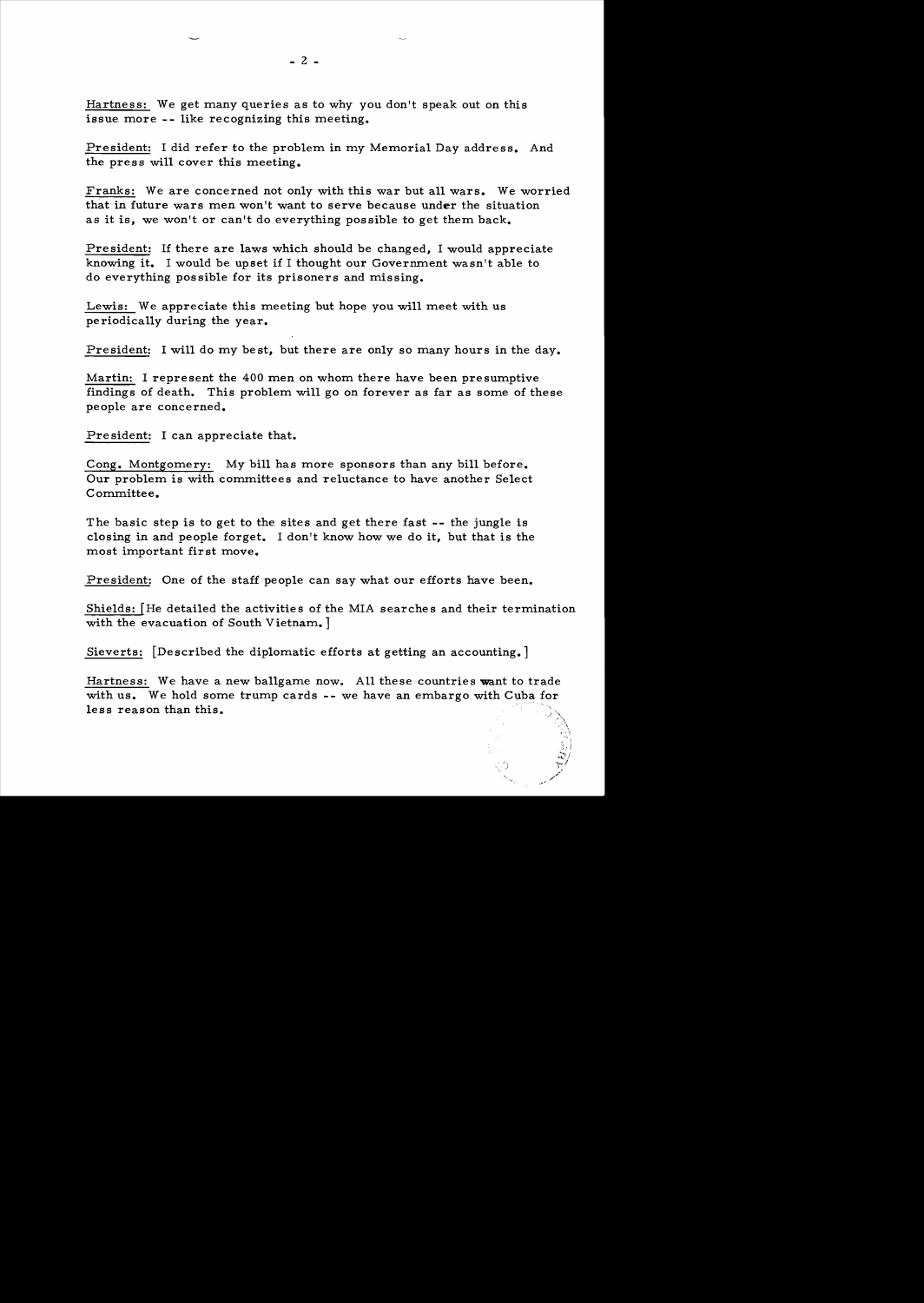Harper: We feel there is a basis for talks. We are not for ransom but we think we should take some initiatives.

Scowcroft: [Described that we are in contact and continued on the cynical nature of their treatment of this issue. ]

President: I can assure you we will not recognize those countries nor will we give them any assistance.

Mills: We are pleased to hear that you won't recognize or aid them. We would push the UN. There is the thought that if Israel were kicked out of the UN we would reduce our support. We should contemplate the same on this issue.

President: Would someone like to summarize? I would just say we will fight to keep Israel in the UN. The UN has not always done as much as we would like but we will keep trying.

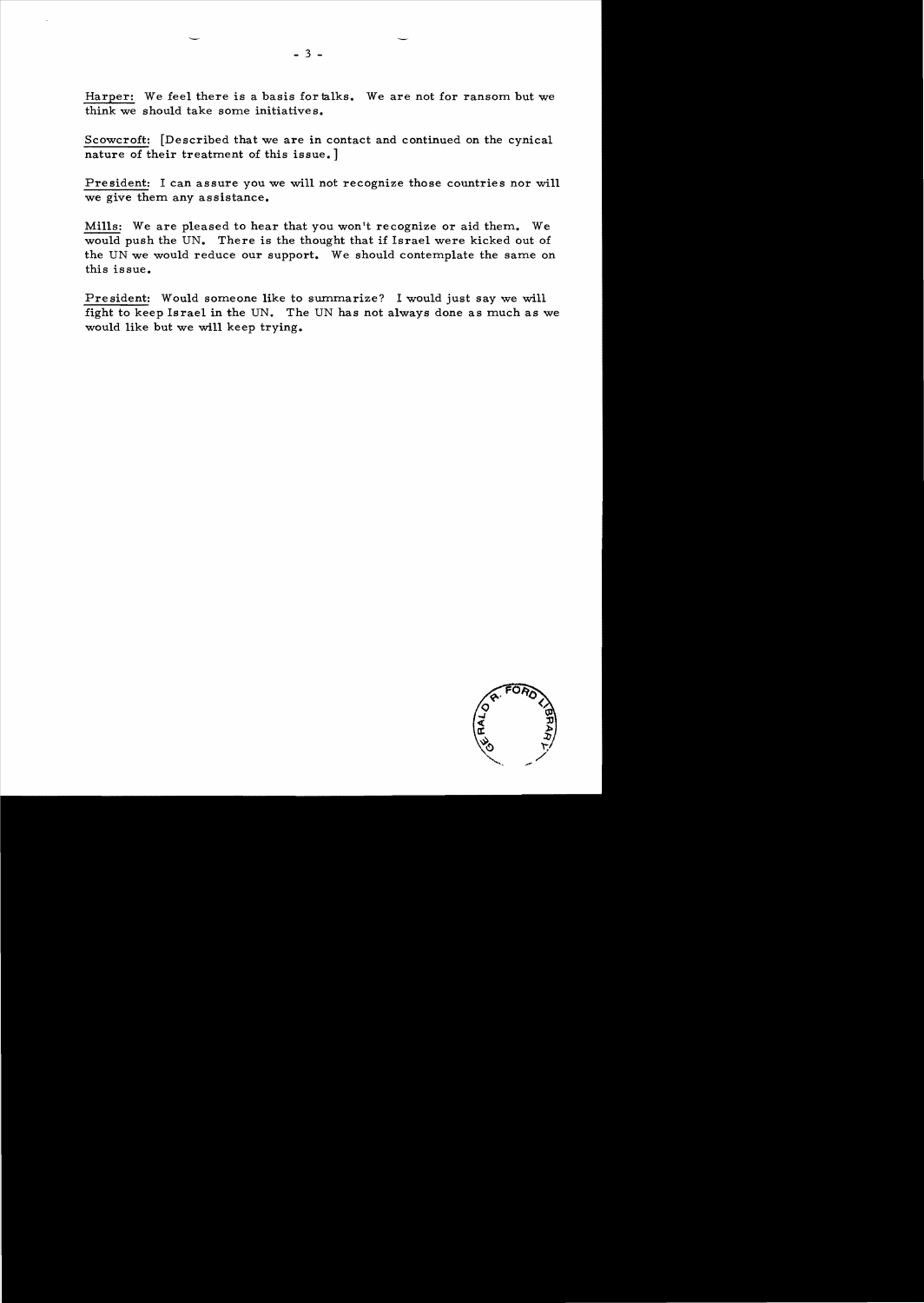What we pronnicl Sudmens. Kin lang. Call Tour Forches P/ Natheague of Farmises P. Rhosen to have you bent to took at how uncan avakont samething. Unstof you home my parling look mor in Epoch. curmont à de moyeting passible à mére this I mont you to have an well do everything W/ main cours. Pleuselt have Sin Pihmal 8 Cong Unolyman ben Bostrills, We bound at sport to meet w/ you to discours more of comments us home Phoelique could mest W/ Four of an formulite last week." a proto poém avec point d'insur.<br>Au de se servit de talk, use double avec les a tak but an shirtdat (Reads platement) P. Thank you want Bus. Would source of your blets mold cruments? I am since your cloughout what long does is an initiative setting part. I think there are several alts, Samy, There is one from stouding conte de pierres au fai a seloit conte d'envit writingest unjuly with a ling porcins but if they voutoire hoff un will coopin everpron, d'avail in your flatement, decount with give it chipped consideration bater. Harmes We fet man, precies as to art, par dont fresh this wity. P d'abid spère in meureur der addeus x a pris will crun this unity. Flanks we dat concerned rut up of this was bortellarans. We werned that in fitting wars I pay mon want count to plan by each render a sit is it is won't a carit de bronzhing justit à jet them took.<br>P 26 thre are brown which should be changed some!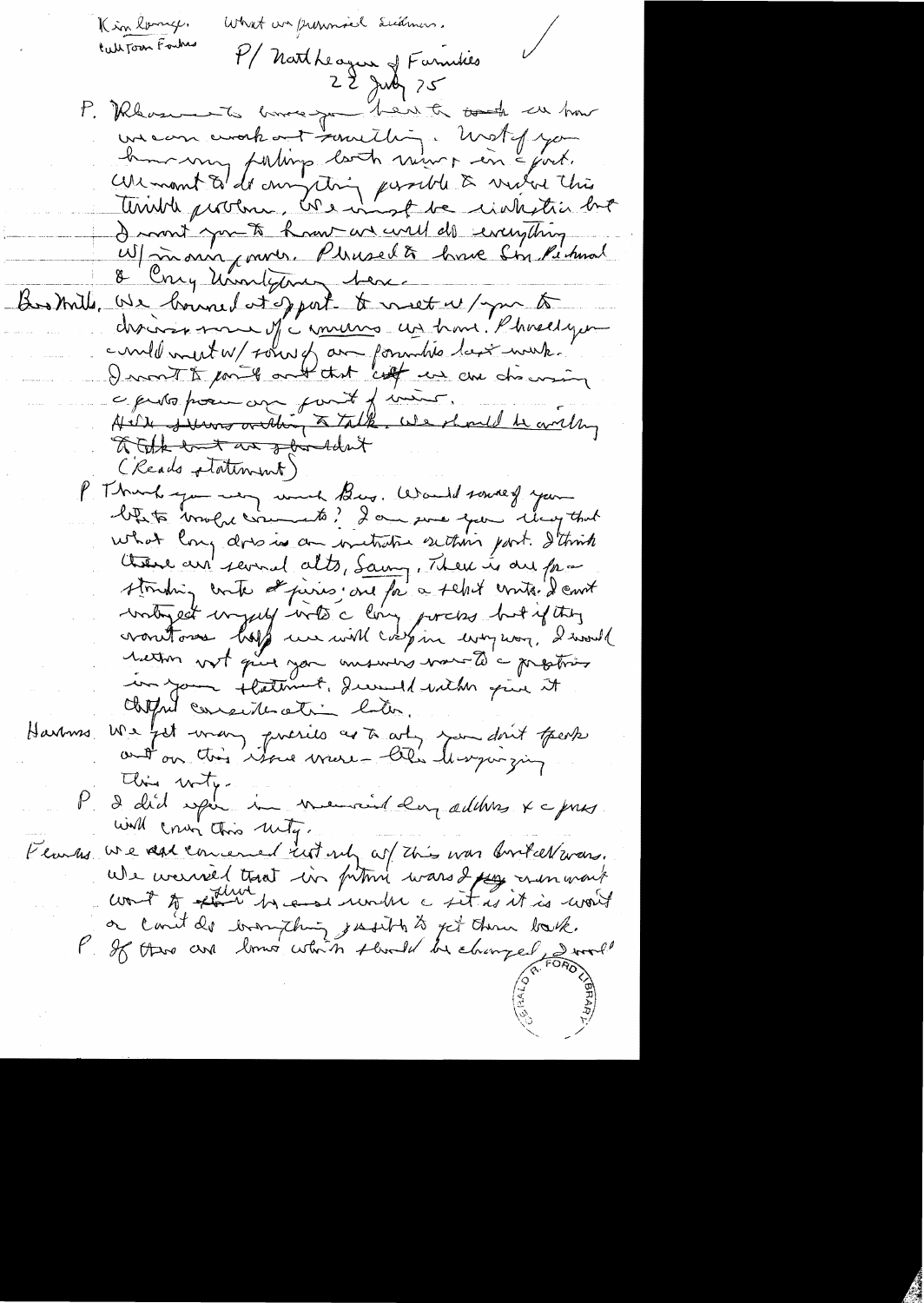appendants knowing all. I would be used if I thit henris use Af prec. This wity fort hope you will met<br>a few previously doing to you will next Martin d'agencert = 400 primer tient fonctions of cleared. touse fters proprie en course ! "<br>Canp Martgary. Aller with his more genseither des suis<br>le pair deux with the with like onto subsistence Bosés they is a pet a c the eget that forta juigt se clairez in a firste forget. Don't Hence i hour we don't, live that is most nightwr 1st work: l'One fe stoff jugli can son volent our efforts have Shoulds (Detailed a trivitie of MIA secundas & this terminative  $W/4$ erre of  $SVM$ (Described clip, efforts at getting accession)<br>We have worred will game wow , all these combins Iunits Hartmas want to the MW/ no! We hold seems througheredswas we have inbargo of Contra the legs mason thon this. Honjan le 2 fuil there is a book for latter. We can not Pa largeron but un think we should take some writerting 2 mesurat le 2 describirle Chort me avec min contait + constancée me un miral autome of their transment of this round. Au P. Deux aisnes jour me avril mot Morroise time Commis hor will live peint them any know times United we pleased to be actint your wort is cop or and them. We would finsh a UN. to to Three is that